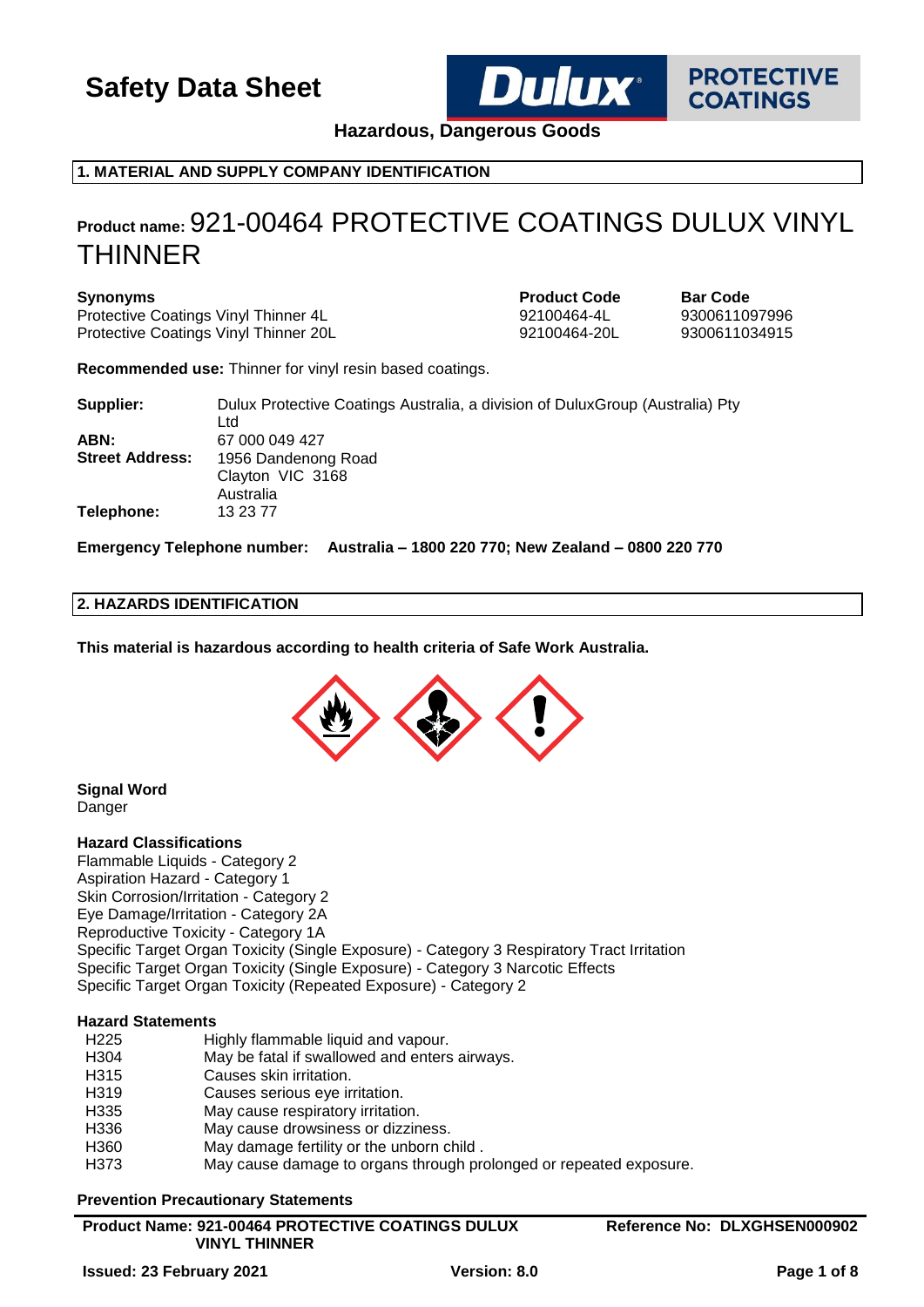



- P102 Keep out of reach of children.
- P103 Read carefully and follow all instructions.
- P202 Do not handle until all safety precautions have been read and understood.
- P210 Keep away from heat/sparks/open flames/hot surfaces. No smoking.
- P233 Keep container tightly closed.
- P240 Ground and bond container and receiving equipment.
- P241 Use explosion-proof electrical, ventilating, lighting and all other equipment.
- P242 Use non-sparking tools.
- P243 Take action to prevent static discharges.
- P260 Do not breathe dust, fume, gas, mist, vapours or spray.
- P264 Wash hands, face and all exposed skin thoroughly after handling.
- P271 Use only outdoors or in a well-ventilated area.
- P280 Wear protective gloves/protective clothing including eye/face protection and suitable respirator.

#### **Response Precautionary Statements**

| If medical advice is needed, have product container or label at hand.                                       |
|-------------------------------------------------------------------------------------------------------------|
| IF SWALLOWED: Immediately call a POISON CENTER/doctor.                                                      |
| IF ON SKIN (or hair): Take off immediately all contaminated clothing. Rinse skin with<br>water [or shower]. |
| IF INHALED: Remove person to fresh air and keep comfortable for breathing.                                  |
| IF IN EYES: Rinse cautiously with water for several minutes. Remove contact                                 |
| lenses, if present and easy to do. Continue rinsing.                                                        |
| Call a POISON CENTER/doctor if you feel unwell.                                                             |
| Do NOT induce vomiting.                                                                                     |
| If skin irritation occurs: Get medical advice/attention.                                                    |
| If eye irritation persists: Get medical advice/attention.                                                   |
| Take off contaminated clothing and wash it before reuse                                                     |
|                                                                                                             |

## **Storage Precautionary Statements**

| P403+P233 | Store in a well-ventilated place. Keep container tightly closed. |
|-----------|------------------------------------------------------------------|
| P403+P235 | Store in a well-ventilated place. Keep cool.                     |
| P405      | Store locked up.                                                 |

## **Disposal Precautionary Statement**

P501 Dispose of contents/container in accordance with local, regional, national and international regulations.

## **Poison Schedule:** S6. Poison

## **DANGEROUS GOOD CLASSIFICATION**

Classified as Dangerous Goods by the criteria of the "Australian Code for the Transport of Dangerous Goods by Road & Rail" and the "New Zealand NZS5433: Transport of Dangerous Goods on Land".

**Dangerous Goods Class:** 3

| 3. COMPOSITION INFORMATION                                           |                |                   |
|----------------------------------------------------------------------|----------------|-------------------|
| <b>CHEMICAL ENTITY</b>                                               | CAS NO         | <b>PROPORTION</b> |
| Methylisobutyl ketone                                                | $108 - 10 - 1$ | $30 - 60$ % (w/w) |
| Toluene                                                              | 108-88-3       | $30 - 60 %$ (w/w) |
| Ingredients determined to be non-hazardous or below reporting limits |                | <b>Balance</b>    |
|                                                                      |                | 100%              |

## **4. FIRST AID MEASURES**

**Product Name: 921-00464 PROTECTIVE COATINGS DULUX VINYL THINNER**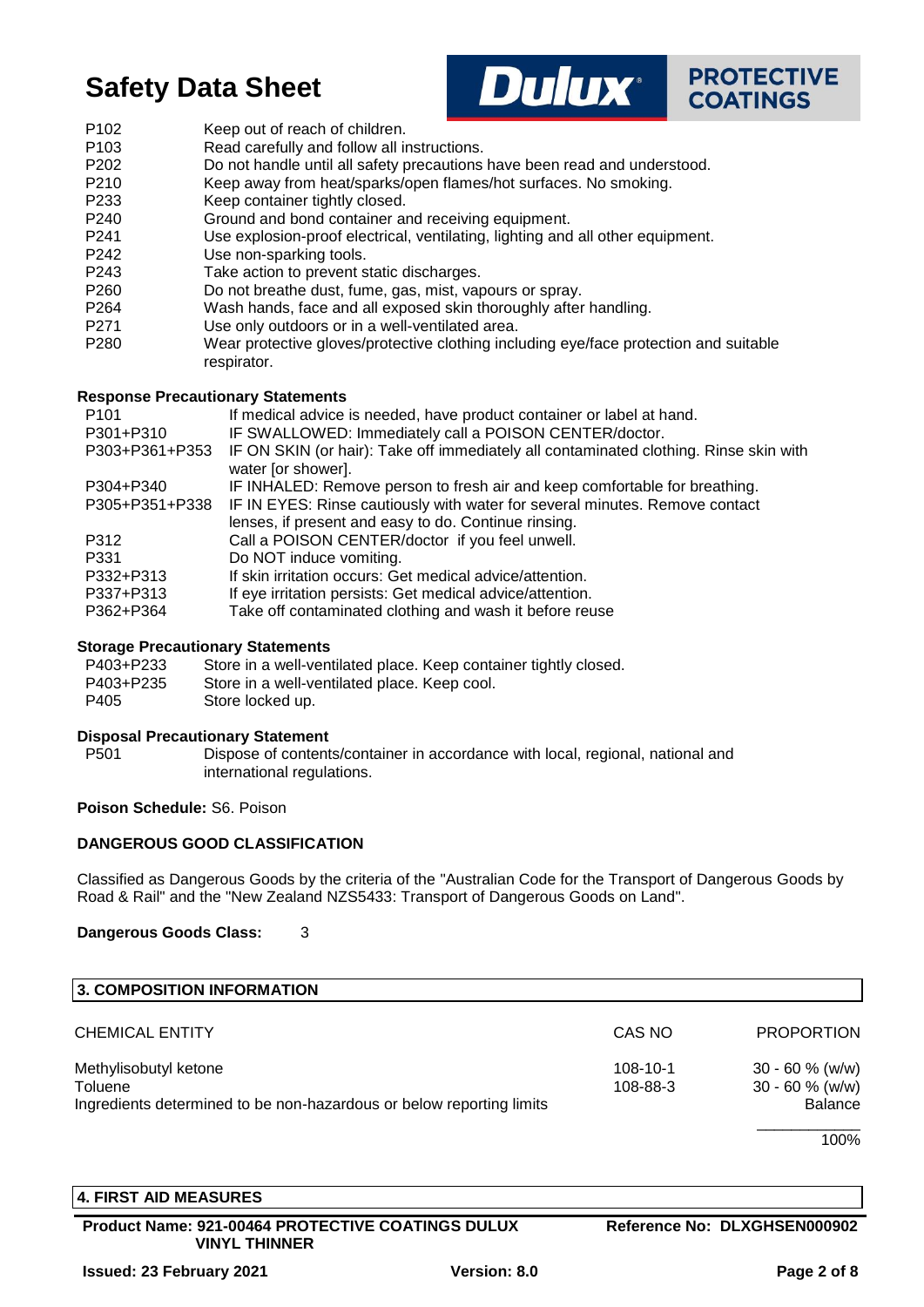If poisoning occurs, contact a doctor or Poisons Information Centre (Phone Australia 131 126, New Zealand 0800 764 766).

**DUIUX** PROTECTIVE

**COATINGS** 

**Inhalation:** Remove victim from exposure - avoid becoming a casualty. Remove contaminated clothing and loosen remaining clothing. Allow patient to assume most comfortable position and keep warm. Keep at rest until fully recovered. Seek medical advice if effects persist.

**Skin Contact:** If skin or hair contact occurs, immediately remove contaminated clothing and flush skin and hair with running water. Continue flushing with water until advised to stop by the Poisons Information Centre or a Doctor; or for 15 minutes and transport to Doctor or Hospital. For gross contamination, immediately drench with water and remove clothing. Continue to flush skin and hair with plenty of water (and soap if material is insoluble). For skin burns, cover with a clean, dry dressing until medical help is available. If blistering occurs, do NOT break blisters. If swelling, redness, blistering, or irritation occurs seek medical assistance.

**Eye contact:** If in eyes, hold eyelids apart and flush the eyes continuously with running water. Continue flushing until advised to stop by the Poisons Information Centre or a Doctor; or for at least 15 minutes and transport to Doctor or Hospital.

**Ingestion:** Immediately rinse mouth with water. If swallowed, do NOT induce vomiting. Give a glass of water to drink. Never give anything by the mouth to an unconscious patient. If vomiting occurs give further water. Immediately call Poisons Centre or Doctor.

**PPE for First Aiders:** Wear safety shoes, overalls, gloves, chemical goggles, respirator. Use with adequate ventilation. If inhalation risk exists wear organic vapour/particulate respirator meeting the requirements of AS/NZS 1715 and AS/NZS 1716. Available information suggests that gloves made from nitrile rubber should be suitable for intermittent contact. However, due to variations in glove construction and local conditions, the user should make a final assessment. Always wash hands before smoking, eating, drinking or using the toilet. Wash contaminated clothing and other protective equipment before storing or re-using.

**Notes to physician:** Treat symptomatically.

## **5. FIRE FIGHTING MEASURES**

#### **Hazchem Code:** •3YE

**Suitable extinguishing media:** If material is involved in a fire use alcohol resistant foam or dry agent (carbon dioxide, dry chemical powder).

**Specific hazards:** Highly flammable liquid and vapour. May form flammable vapour mixtures with air. Flameproof equipment necessary in area where this chemical is being used. Nearby equipment must be earthed. Electrical requirements for work area should be assessed according to AS3000. Vapour may travel a considerable distance to source of ignition and flash back. Avoid all ignition sources. All potential sources of ignition (open flames, pilot lights, furnaces, spark producing switches and electrical equipment etc) must be eliminated both in and near the work area. Do NOT smoke.

**Fire fighting further advice:** Heating can cause expansion or decomposition leading to violent rupture of containers. If safe to do so, remove containers from path of fire. Keep containers cool with water spray. On burning or decomposing may emit toxic fumes. Fire fighters to wear self-contained breathing apparatus and suitable protective clothing if risk of exposure to vapour or products of combustion or decomposition.

#### **6. ACCIDENTAL RELEASE MEASURES**

## **SMALL SPILLS**

Wear protective equipment to prevent skin and eye contamination. Avoid inhalation of vapours or dust. Wipe up with absorbent (clean rag or paper towels). Collect and seal in properly labelled containers or drums for disposal.

#### **LARGE SPILLS**

**Product Name: 921-00464 PROTECTIVE COATINGS DULUX VINYL THINNER**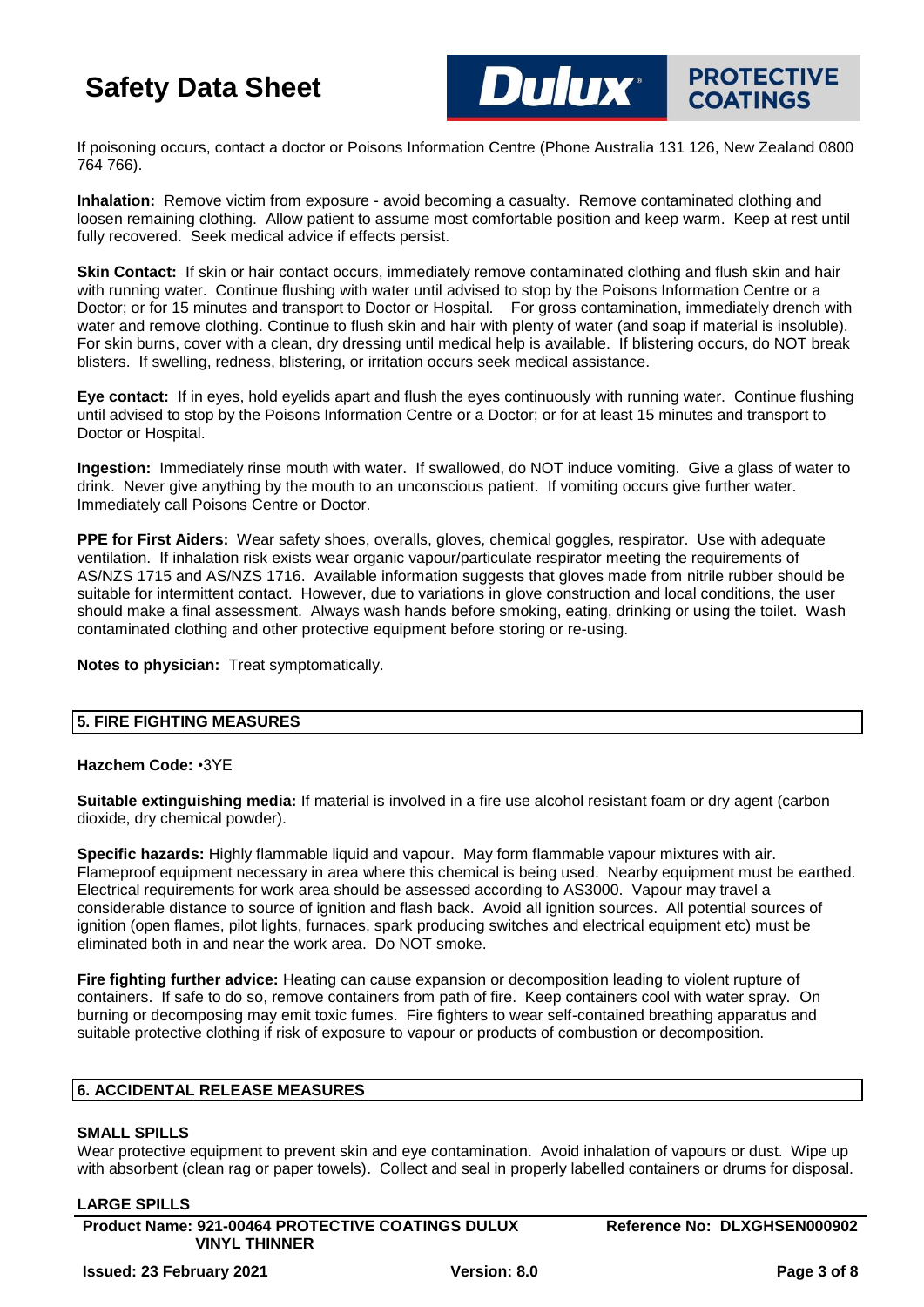

**PROTECTIVE** 

**COATINGS** 

#### If safe to do so, shut off all possible sources of ignition. Clear area of all unprotected personnel. Slippery when spilt. Avoid accidents, clean up immediately. Wear protective equipment to prevent skin and eye contamination and the inhalation of vapours. Work up wind or increase ventilation. Contain - prevent run off into drains and waterways. Use absorbent (soil, sand or other inert material). Use a spark-free shovel. Collect and seal in properly labelled containers or drums for disposal. If contamination of crops, sewers or waterways has occurred advise local emergency services.

### **Dangerous Goods - Initial Emergency Response Guide No:** 14

### **7. HANDLING AND STORAGE**

**Handling:** Avoid eye contact and skin contact. Avoid inhalation of vapour, mist or aerosols.

**Storage:** Store in a cool, dry, well-ventilated place and out of direct sunlight. Store away from foodstuffs. Store away from incompatible materials described in Section 10. Store away from sources of heat and/or ignition. Store locked up. Keep container standing upright. Keep containers closed when not in use - check regularly for leaks.

This material is classified as a Class 3 Flammable Liquid as per the criteria of the "Australian Code for the Transport of Dangerous Goods by Road & Rail" and/or the "New Zealand NZS5433: Transport of Dangerous Goods on Land" and must be stored in accordance with the relevant regulations.

This material is a Scheduled Poison Schedule 6 (Poison) and must be stored, maintained and used in accordance with the relevant regulations.

#### **8. EXPOSURE CONTROLS / PERSONAL PROTECTION**

#### **National occupational exposure limits:**

|                        | TWA |       | <b>STEL</b> |       | <b>NOTICES</b> |
|------------------------|-----|-------|-------------|-------|----------------|
|                        | ppm | mq/m3 | ppm         | mq/m3 |                |
| Methyl isobutyl ketone | 50  | 205   | 75          | 307   | $\blacksquare$ |
| Toluene                | 50  | 191   | 150         | 574   | Sk             |

As published by Safe Work Australia.

TWA - The time-weighted average airborne concentration over an eight-hour working day, for a five-day working week over an entire working life.

STEL (Short Term Exposure Limit) - the average airborne concentration over a 15 minute period which should not be exceeded at any time during a normal eight-hour workday.

'Sk' Notice - absorption through the skin may be a significant source of exposure. The exposure standard is invalidated if such contact should occur.

These Exposure Standards are guides to be used in the control of occupational health hazards. All atmospheric contamination should be kept to as low a level as is workable. These exposure standards should not be used as fine dividing lines between safe and dangerous concentrations of chemicals. They are not a measure of relative toxicity.

If the directions for use on the product label are followed, exposure of individuals using the product should not exceed the above standard. The standard was created for workers who are routinely, potentially exposed during product manufacture.

**Biological Limit Values:** As per the "National Model Regulations for the Control of Workplace Hazardous Substances (Safe Work Australia)" the ingredients in this material do not have a Biological Limit Allocated.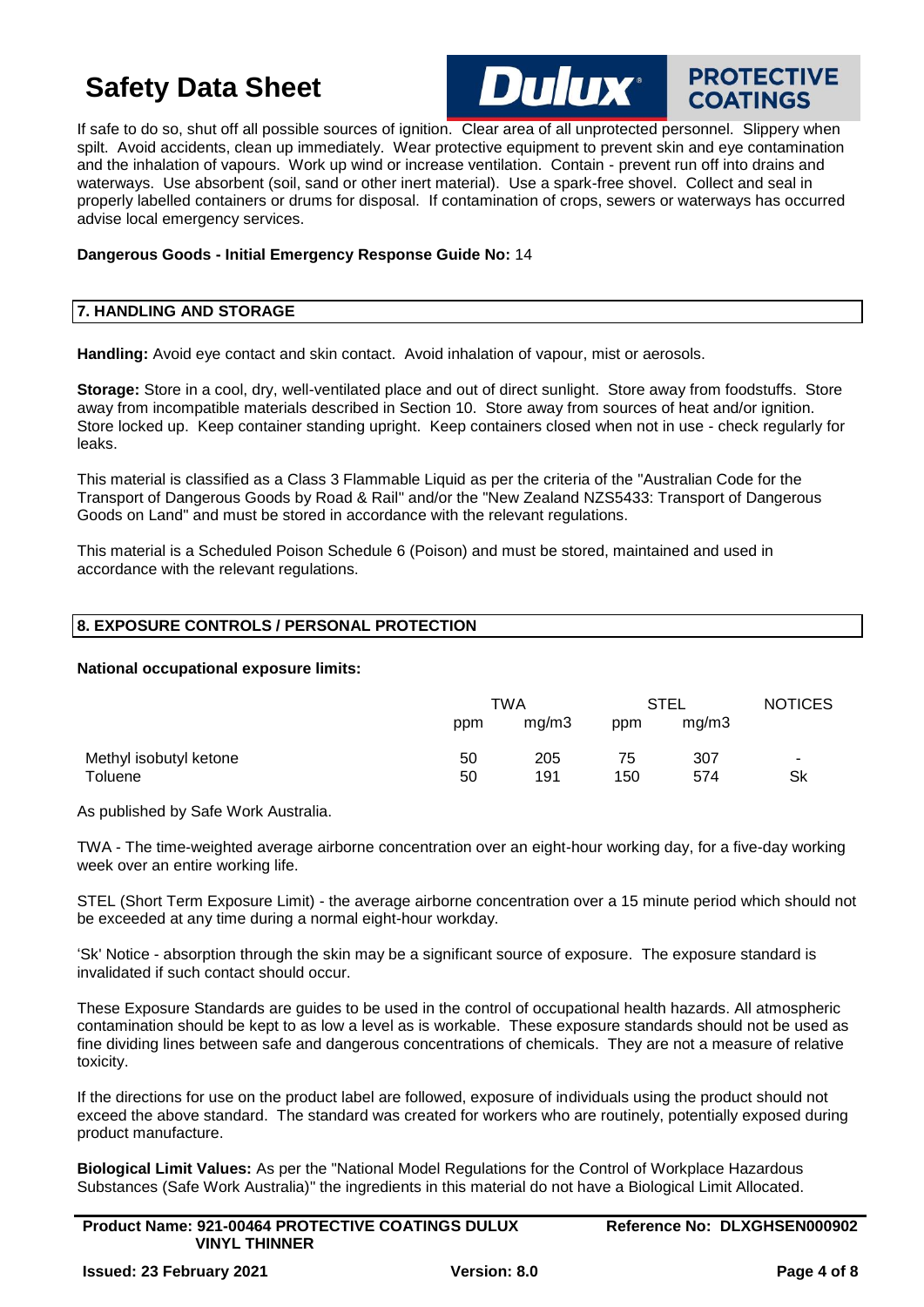**Engineering Measures:** Ensure ventilation is adequate to maintain air concentrations below Exposure Standards. Use only in well ventilated areas. Use with local exhaust ventilation or while wearing appropriate respirator. Vapour heavier than air - prevent concentration in hollows or sumps. Do NOT enter confined spaces where vapour may have collected.

**Dulux**®

#### **Personal Protection Equipment:** SAFETY SHOES, OVERALLS, GLOVES, CHEMICAL GOGGLES, RESPIRATOR.

Wear safety shoes, overalls, gloves, chemical goggles, respirator. Use with adequate ventilation. If inhalation risk exists wear organic vapour/particulate respirator meeting the requirements of AS/NZS 1715 and AS/NZS 1716. Available information suggests that gloves made from nitrile rubber should be suitable for intermittent contact. However, due to variations in glove construction and local conditions, the user should make a final assessment. Always wash hands before smoking, eating, drinking or using the toilet. Wash contaminated clothing and other protective equipment before storing or re-using.

**Hygiene measures:** Keep away from food, drink and animal feeding stuffs. When using do not eat, drink or smoke. Wash hands prior to eating, drinking or smoking. Avoid contact with clothing. Avoid eye contact and skin contact. Avoid inhalation of vapour, mist or aerosols. Ensure that eyewash stations and safety showers are close to the workstation location.

## **9. PHYSICAL AND CHEMICAL PROPERTIES**

| Form:<br>Colour:<br>Odour:                                                                                                                                                                                                                                                                                      | Clear Liquid<br>Colourless<br>Solvent |                                                                                                                                                                          |
|-----------------------------------------------------------------------------------------------------------------------------------------------------------------------------------------------------------------------------------------------------------------------------------------------------------------|---------------------------------------|--------------------------------------------------------------------------------------------------------------------------------------------------------------------------|
| Solubility:<br><b>Specific Gravity:</b><br>Relative Vapour Density (air=1):<br>Vapour Pressure (20 °C):<br>Flash Point (°C):<br><b>Flammability Limits (%):</b><br>Autoignition Temperature (°C):<br>Melting Point/Range (°C):<br>Boiling Point/Range (°C):<br>pH:<br><b>Viscosity:</b><br>Total VOC (g/Litre): |                                       | Insoluble in water. Soluble in organic solvents.<br>0.83<br>>1<br>N Av<br>4 (Toluene)<br>N Av<br>N Av<br>N Av<br>N Av<br>N App<br><21 mm <sup>2</sup> /s @ 40 °C<br>N Av |

(Typical values only - consult specification sheet)  $N Av = Not available, N App = Not applicable$ 

## **10. STABILITY AND REACTIVITY**

**Chemical stability:** This material is thermally stable when stored and used as directed.

**Conditions to avoid:** Elevated temperatures and sources of ignition.

**Incompatible materials:** Oxidising agents.

**Hazardous decomposition products:** Oxides of carbon and nitrogen, smoke and other toxic fumes.

**Hazardous reactions:** No known hazardous reactions.

## **11. TOXICOLOGICAL INFORMATION**

**Product Name: 921-00464 PROTECTIVE COATINGS DULUX VINYL THINNER**

**PROTECTIVE** 

**COATINGS**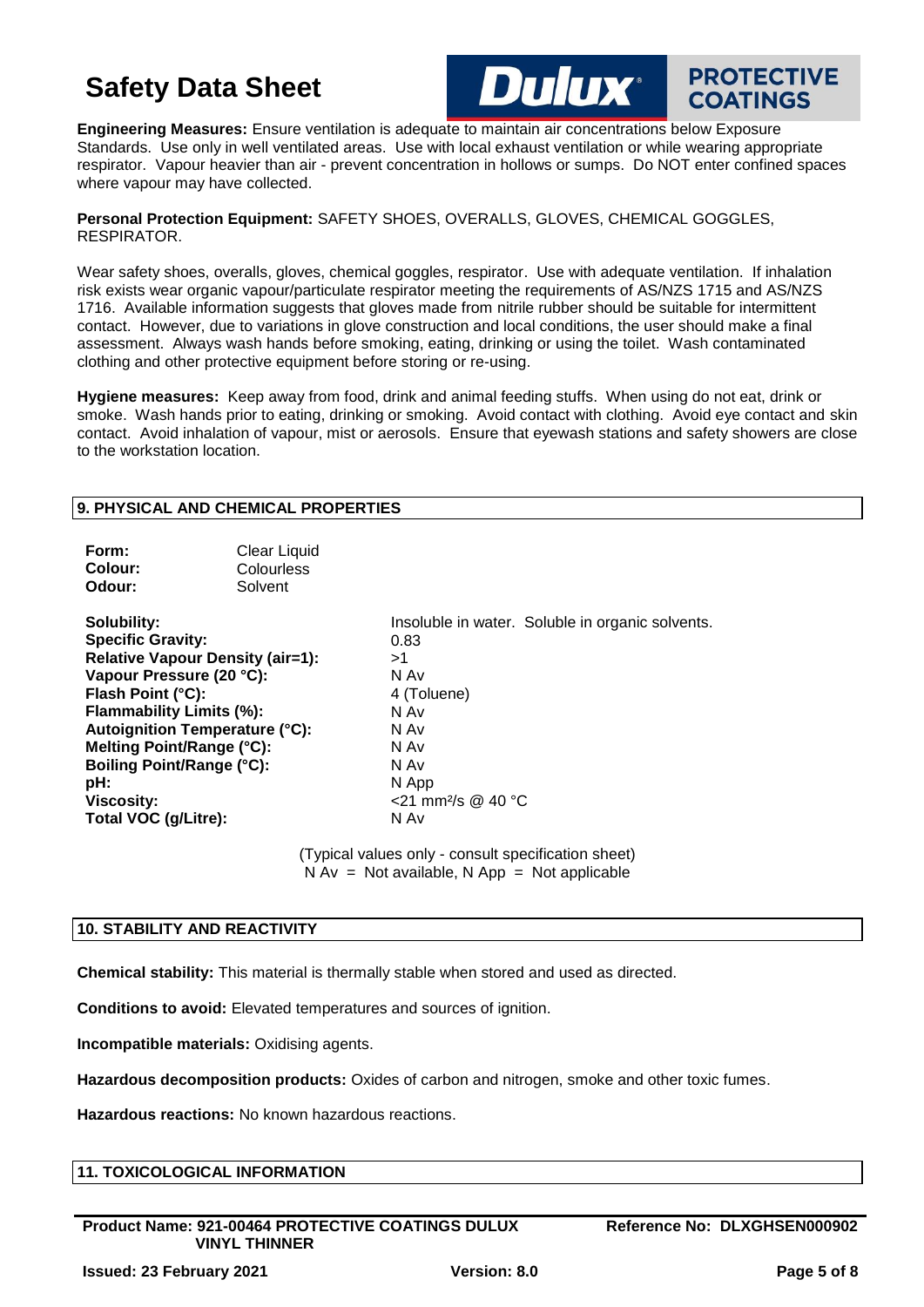No adverse health effects expected if the product is handled in accordance with this Safety Data Sheet and the product label. Symptoms or effects that may arise if the product is mishandled and overexposure occurs are:

**DUIUX** PROTECTIVE

#### **Acute Effects**

**Inhalation:** Material is an irritant to mucous membranes and respiratory tract. Inhalation of vapour can result in headaches, dizziness and possible nausea. Inhalation of high concentrations can produce central nervous system depression, which can lead to loss of co-ordination, impaired judgement and if exposure is prolonged, unconsciousness.

**Skin contact:** Contact with skin will result in irritation.

**Ingestion:** Swallowing can result in nausea, vomiting and irritation of the gastrointestinal tract. May cause lung damage if swallowed. Small amounts of liquid aspirated into the respiratory system during ingestion or vomiting may cause bronchopneumonia or pulmonary oedema.

**Eye contact:** An eye irritant.

#### **Acute toxicity**

**Inhalation:** This material has been classified as non-hazardous. Acute toxicity estimate (based on ingredients): LC50 > 20.0 mg/L for vapours or LC50 > 5.0 mg/L for dust and mist or LC50 > 20,000 ppm for gas

**Skin contact:** This material has been classified as non-hazardous. Acute toxicity estimate (based on ingredients): >2,000 mg/Kg bw

**Ingestion:** This material has been classified as non-hazardous. Acute toxicity estimate (based on ingredients): >2,000 mg/Kg bw

**Corrosion/Irritancy:** Eye: this material has been classified as not corrosive or irritating to eyes. Skin: this material has been classified as a Category 2 Hazard (reversible effects to skin).

**Sensitisation:** Inhalation: this material has been classified as not a respiratory sensitiser. Skin: this material has been classified as not a skin sensitiser.

**Aspiration hazard:** This material has been classified as Aspiration Hazard - Category 1

**Specific target organ toxicity (single exposure):** This material has been classified as a Category 3 Hazard. Exposure via inhalation may result in respiratory irritation. This material has been classified as a Category 3 Hazard. Exposure via inhalation may result in depression of the central nervous system.

#### **Chronic Toxicity**

**Mutagenicity:** This material has been classified as non-hazardous.

**Carcinogenicity:** This material has been classified as non-hazardous.

**Reproductive toxicity (including via lactation):** This material has been classified as non-hazardous.

**Specific target organ toxicity (repeat exposure):** This material has been classified as a Category 2 Hazard.

## **12. ECOLOGICAL INFORMATION**

Avoid contaminating waterways.

**Acute aquatic hazard:** This material has been classified as non-hazardous. Acute toxicity estimate (based on ingredients): >100 mg/L

**Long-term aquatic hazard:** This material has been classified as non-hazardous. Non-rapidly or rapidly

| <b>Product Name: 921-00464 PROTECTIVE COATINGS DULUX</b> | Reference No: DLXGHSEN000902 |
|----------------------------------------------------------|------------------------------|
| <b>VINYL THINNER</b>                                     |                              |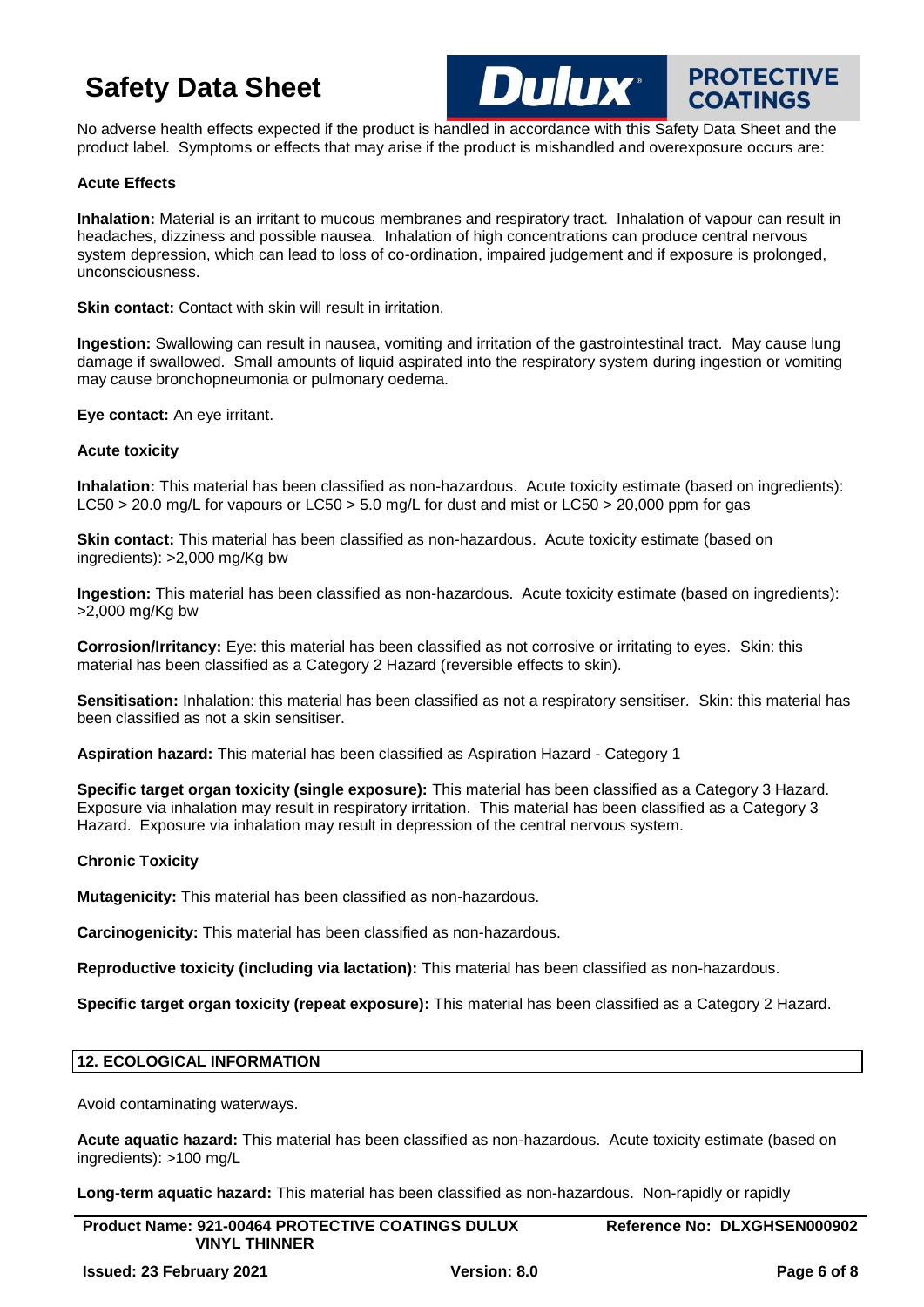

**PROTECTIVE** 

degradable substance for which there are adequate chronic toxicity data available OR in the absence of chronic toxicity data, Acute toxicity estimate (based on ingredients): >100 mg/L, where the substance is not rapidly degradable and/or BCF  $<$  500 and/or log  $K_{ow}$   $<$  4.

**Ecotoxicity:** No information available.

**Persistence and degradability:** No information available.

**Bioaccumulative potential:** No information available.

**Mobility:** No information available.

## **13. DISPOSAL CONSIDERATIONS**

Persons conducting disposal, recycling or reclamation activities should ensure that appropriate personal protection equipment is used, see "Section 8. Exposure Controls and Personal Protection" of this SDS.

If possible material and its container should be recycled. If material or container cannot be recycled, dispose in accordance with local, regional, national and international Regulations.

#### **14. TRANSPORT INFORMATION**

#### **ROAD AND RAIL TRANSPORT**

Classified as Dangerous Goods by the criteria of the "Australian Code for the Transport of Dangerous Goods by Road & Rail" and the "New Zealand NZS5433: Transport of Dangerous Goods on Land".



| UN No:                              | 1263        |
|-------------------------------------|-------------|
| <b>Dangerous Goods Class:</b>       | 3           |
| <b>Packing Group:</b>               | Ш           |
| <b>Hazchem Code:</b>                | $\cdot$ 3YE |
| <b>Emergency Response Guide No:</b> | 14          |
|                                     |             |

**Proper Shipping Name:** PAINT

**Segregation Dangerous Goods:** Not to be loaded with explosives (Class 1), flammable gases (Class 2.1), if both are in bulk, toxic gases (Class 2.3), spontaneously combustible substances (Class 4.2), oxidising agents (Class 5.1), organic peroxides (Class 5.2), toxic substances (Class 6.1), infectious substances (Class 6.2) or radioactive substances (Class 7). Exemptions may apply.

## **MARINE TRANSPORT**

Classified as Dangerous Goods by the criteria of the International Maritime Dangerous Goods Code (IMDG Code) for transport by sea.

| UN No:                 | 1263 |
|------------------------|------|
| Dangerous Goods Class: | 3    |
| <b>Packing Group:</b>  | Ш    |